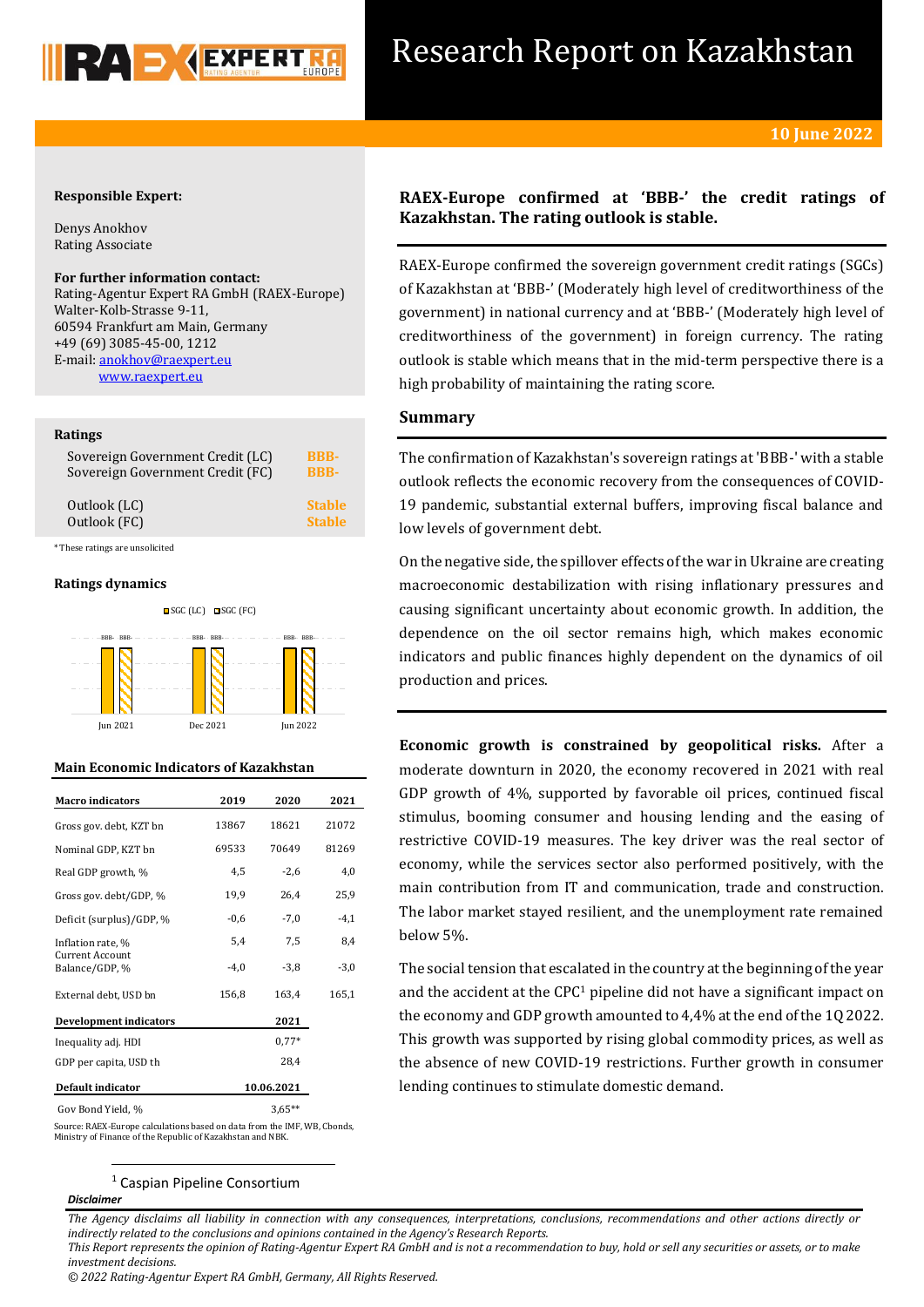\* as of 2020; \*\* Maturity in 2028 (ISIN: XS1901718335)

PZA DYCEXPERT

**Graph 1:** Macroeconomic indicators, %



Source: RAEX-Europe calculations based on data from the IMF

**Graph 2:** Fiscal budget dynamics, % of GDP



Source: RAEX-Europe calculations based on data from the IMF

**Graph 3:** Government debt dynamics, %



Source: RAEX-Europe calculations based on data from the IMF

*Disclaimer* 

Nevertheless, we expect economic growth to slow down and not exceed 2,3% in 2022 due to the spillover effects from the war in Ukraine and regulatory measures to curb inflationary pressures and exchange rate volatility. Sanctions against Russia may have an impact since it is an important trade partner and investor; in addition, most of Kazakhstan's oil exports transit through Russia.

The January protests, accompanied by violence and attempts to destabilize the country, signaled the need to accelerate reforms to improve living standards in Kazakhstan. Public sector reforms were suspended in 2021, but authorities remain committed to structural reforms aimed at transitioning to a low-carbon economy, improving competitiveness, labor market reform, private sector development and digitalization.

**Strong fiscal position and low level of government debt.** In 2020 and 2021, the government actively supported the population and businesses to combat COVID-19 (anti-crisis package for health care, support to vulnerable households, tax exemptions, subsidized credit and government guarantees). The sharp increase in budget expenditures was reflected in the budget deficit in 2020 and 2021 of 7% and 4,1% respectively, which have been financed through the national oil fund (NFRK), debt issuance, and loans from international financial institutions.

In 2022, new stimulus measures were announced to mitigate the spillover effects from the sanctions on Russia, including a support program (compensation) for KZT deposits estimated at about 0,4% of GDP. The main current task for the government remains the reduction of the nonoil deficit, which amounted to 9,4% of GDP in 2021. In this regard, the authorities plan to improve tax administration and introduce measures to broaden the tax base, including raising tax rates and introducing a progressive income tax. The Agency expects that with higher oil revenues and lower non-oil deficits, the government be on track to achieve general government deficit of 1-2% by the end 2022, helping to maintain external buffers and ensure sustainability of the government debt.

With the increase in borrowings on the domestic market, related to significant social budget expenditures for the pandemic period in 2020- 2021, the level of public debt grew to 25,9% of GDP and 138,6% of budget revenues as of end 2021. Domestic borrowing grew at the fastest rate (16% growth for 2021). As a result, the share of internal debt in the structure of government debt reached 60,5%, whereas the share of concessional obligations was 16% and the share of Eurobonds - 23%.

The level of short-term debt remains acceptable at around 0,4% in 2022 and the Kazakh government is not dependent on the capital market for debt repayment and has a substantial liquidity cushion in the form of international reserves and NFRK assets. Currency risk of the government

*The Agency disclaims all liability in connection with any consequences, interpretations, conclusions, recommendations and other actions directly or indirectly related to the conclusions and opinions contained in the Agency's Research Reports. This Report represents the opinion of Rating-Agentur Expert RA GmbH and is not a recommendation to buy, hold or sell any securities or assets, or to make* 

*investment decisions.*

*© 2022 Rating-Agentur Expert RA GmbH, Germany, All Rights Reserved.*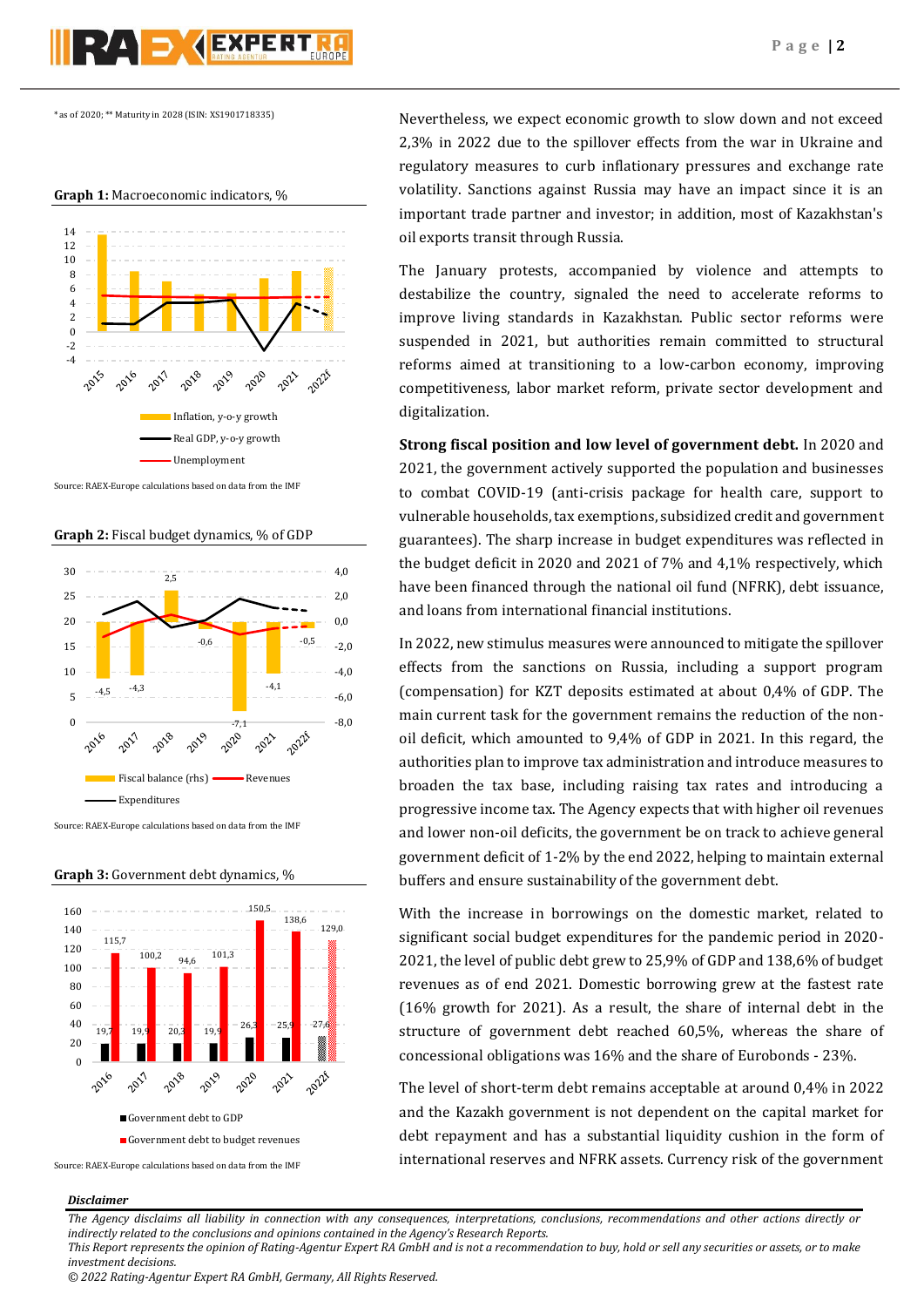



Source: RAEX-Europe calculations based on data from the NBK

**Graph 5:** Financial soundness indicators, %



Source: RAEX-Europe calculations based on data from the NBK

## **Graph 6:** Financial dollarization, %

debt is assessed as moderate with the share of FX denominated debt of around 42%.

Significant contingent liabilities risks remain relevant for Kazakhstan's fiscal position, as the share of the public sector in the economy is still high. Moreover, in 2020-2021 the authorities suspended the implementation of privatization plan with the goal to reduce the share of the state in the economy to 14% by 2025.

**Tightening of monetary policy due to the rising inflation.** After reaching the annual inflation of 8,5% in 2021, pressure continues to intensify under the impact of geopolitical risks caused by the war in Ukraine, growth of world commodity and food prices. In February-March, the KZT exchange rate weakened sharply due to the situation in Russia, which affected import prices. In May 2022 the annual inflation rate continued to accelerate, rising to 14% well above the NBK's 4-6% target band. The largest contribution to annual inflation continues to come from rising food prices.

In order to curb inflation and devaluation pressure on the KZT, the National Bank of Kazakhstan (NBK) continued to tighten the monetary policy. This year the prime rate was increased three times by the total of 425 b.p. from 9,75% to 14%. In response to the sharply increased volatility in the foreign exchange market, the NBK conducted currency interventions. In addition, the authorities decided to impose a moratorium on regulated utilities and energy prices.

The authorities may continue to tighten monetary policy if macroeconomic conditions deteriorate further. However, due to the high level of dollarization of the economy and underdeveloped financial markets, the effectiveness of monetary transmission mechanism remains low. Given the current inflation risks, we do not expect inflation to return within the NBK's target corridor this year. Monetary conditions are expected to normalize as inflation slows down in 2023.

**The banking system demonstrates growth and resilience.** Prudential easing measures introduced by the National Bank of Kazakhstan in 2020 were suspended by the end of 2021. Thanks to them, the banking sector has weathered the crisis relatively well, with strong positions in profitability, liquidity and capitalization. Assets in the banking sector grew by 20,7% in 2021, reaching 46,3% of GDP. The share of NPLs in 2021 continued to decline, dropping to 3,3% at the beginning of 2022. This was achieved mainly by increasing lending and the growth of the loan portfolio by 27,9% in 2021. The loans to individuals, mainly retail mortgages and consumer loans, increased by 40,9%. We assess the risks from fastgrowing consumer lending as moderate and expected that the pace of lending will slow down due to the gradual winding down of the current support programs and the tightening of monetary policy.

#### *Disclaimer*

*The Agency disclaims all liability in connection with any consequences, interpretations, conclusions, recommendations and other actions directly or indirectly related to the conclusions and opinions contained in the Agency's Research Reports.*

*This Report represents the opinion of Rating-Agentur Expert RA GmbH and is not a recommendation to buy, hold or sell any securities or assets, or to make investment decisions.*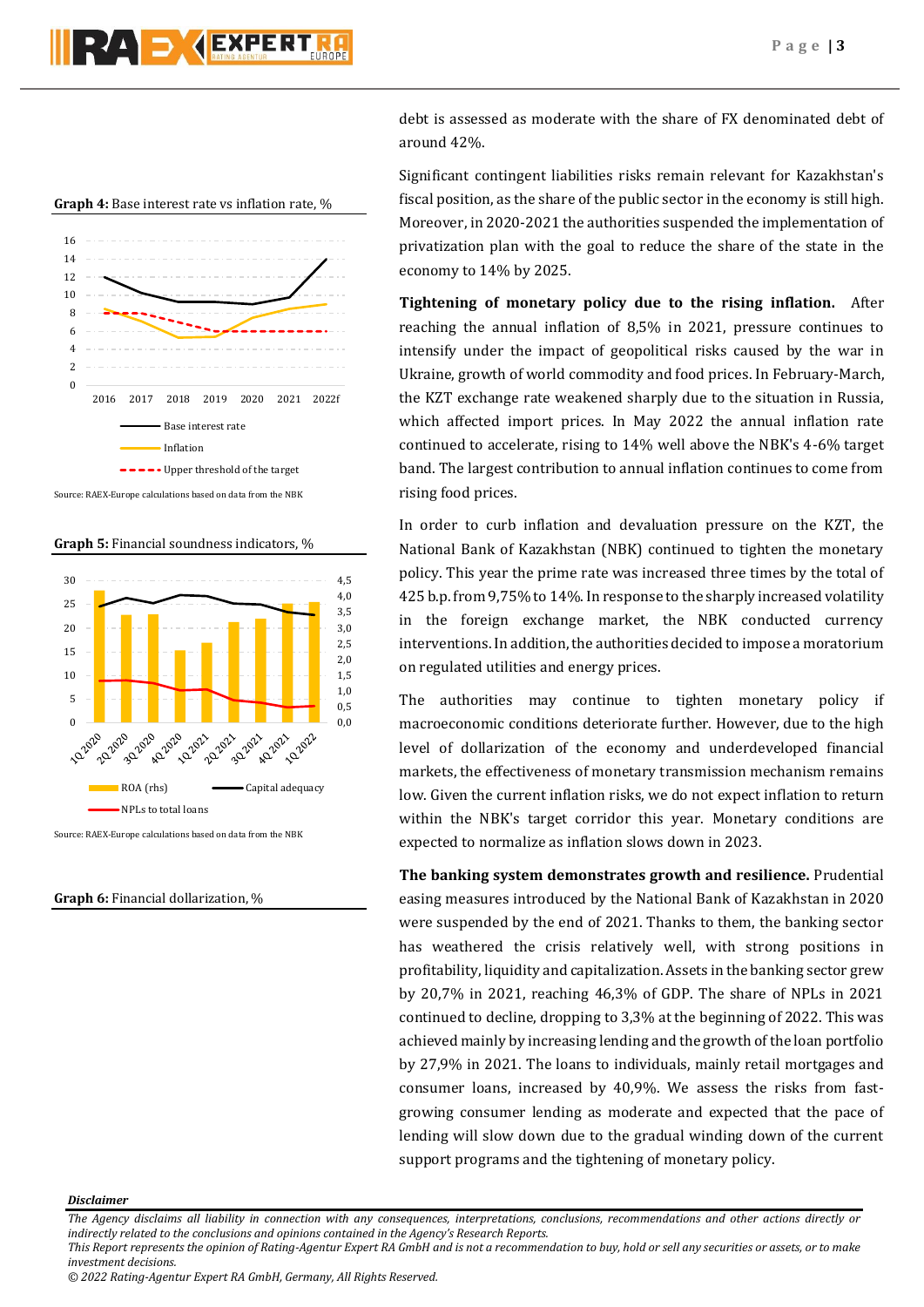

**Graph 7:** External sector indicators, % of GDP



Source: RAEX-Europe calculations based on data from the IMF and NBK

Profitability ratios ROA and ROE improved to 3,8% and 31,3% as of 1Q2022, respectively. The sector's capital adequacy ratio remains high, but with a gradual downward trend (22,8% as of March 2022 in comparison with 26,8% as of March 2022). The liquidity position of the banking system remains strong, despite some outflow of deposits, which was observed after the introduction of sanctions against Russian banks, the share of which was about 15% of total assets at the beginning of 2022. Moderate dollarization of the banking system persists, with the share of foreign currency deposits of 38,9% as of March 2022. At the same time, we highlight the risk of concentration in the banking sector: the share of the top-5 banks in loans was 72,8% , and their assets' share in total bank's assets was almost 65% as of April 2022.

**Strong buffer reserves allow Kazakhstan to absorb external shocks**. A mix of strong buffer reserves and a favorable trade balance supports Kazakhstan's external position. The current account deficit narrowed to 3% of GDP in 2021, down from 3,7% in 2020. Due to rising global oil prices, the trade surplus has doubled. Goods exports increased by 27,5%, compared to a moderate 7,1% increase in imports. The current account is expected to be supported by favorable commodity prices, but there are potential risks to exports due to the indirect impact of sanctions on Russia.

The assets of the NFRK, although actively used to cover the budget deficit, remain strong at USD 53,8 bn, equivalent to 28,3% of GDP as of May 2022. Gross international reserves continue to decline as they are used to smooth the KZT volatility, but their level also remains sizeable at USD 32,8bn as of May 2022, exceeding the IMF recommended reserve adequacy level for floating exchange rate countries. International reserves are equivalent to 67% of gross government debt and cover about 9 months of goods and services imports, which supports our rating assessment.

## **Stress factors:**

 Concentration of tax revenues on one industry remains high. Kazakhstan depends heavily on oil industry export and oil tax revenues, which make up around 40% of the state's budget and 8% of GDP (weak stressfactor);

## **SENSITIVITY ASSESSMENT:**

The following developments could lead to an upgrade:

- Effective implementation of structural reforms to diversify the economy to reduce the concentration on the commodity sector and the share of the government in the economy;
- Further accumulation of fiscal and external buffers;
- Accelerated development of financial markets and the banking system while reducing the level of financial dollarization, which will increase the effectiveness of the monetary policy.

The following developments could lead to a downgrade:

- Intensification of the impact of the spillover effects of the war in Ukraine on macroeconomic stability with a further increase in inflationary pressures, volatility on the foreign exchange market and capital outflows.
- Substantial deterioration of economic activity and fiscal stance which will have a direct impact on public finances and external buffers;

## *Disclaimer*

*The Agency disclaims all liability in connection with any consequences, interpretations, conclusions, recommendations and other actions directly or indirectly related to the conclusions and opinions contained in the Agency's Research Reports.*

*This Report represents the opinion of Rating-Agentur Expert RA GmbH and is not a recommendation to buy, hold or sell any securities or assets, or to make investment decisions.*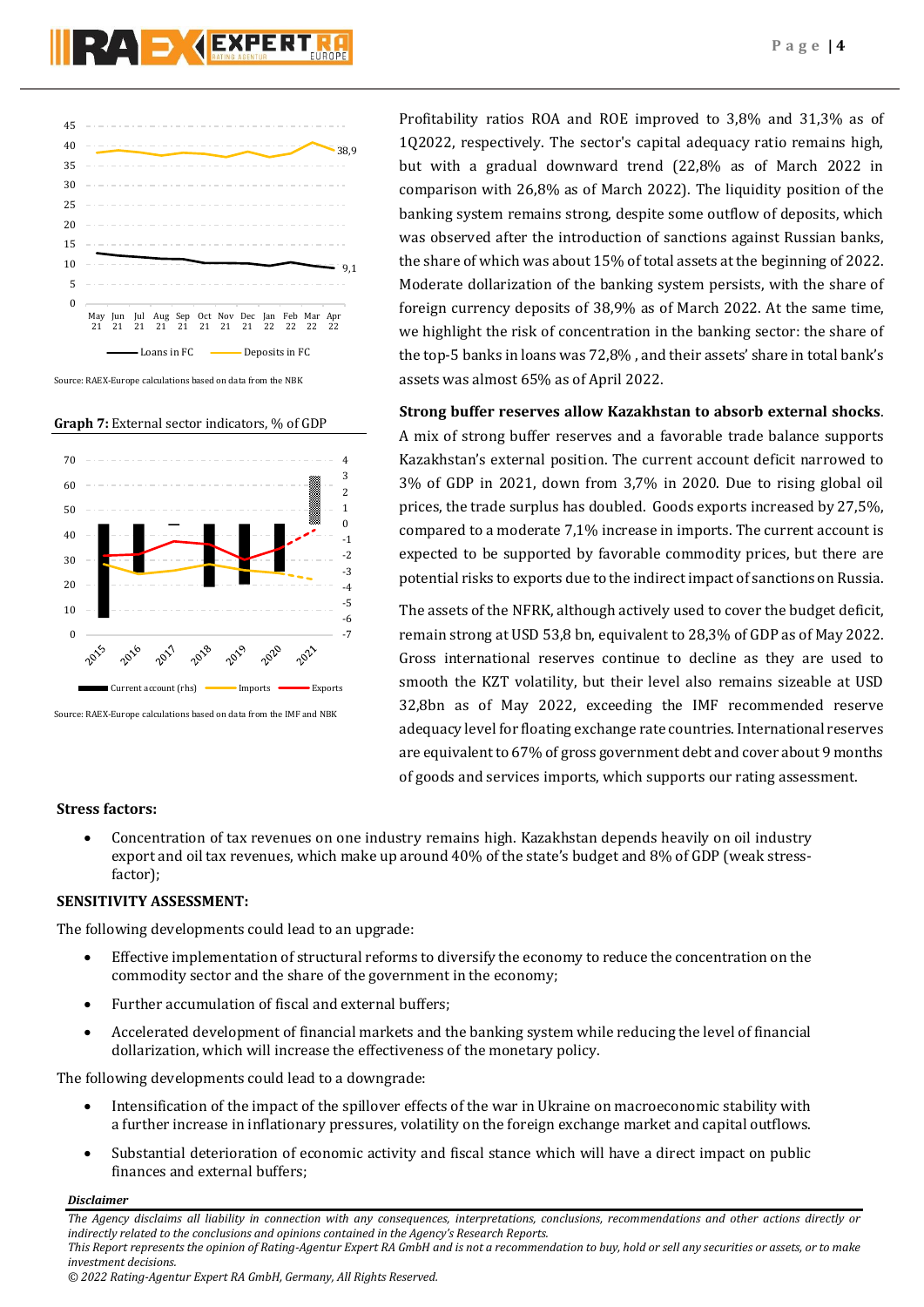Substantial deterioration of the stance of the banking system with a sharp growth of NPLs levels and a drop of profitability and capitalization metrics, which can lead to the materialization of contingent liabilities for the government.

ESG Disclosure:

Inherent factors

 Quality of fiscal policy; quality of monetary policy; natural resources; natural and climatic threats; environmental threats; level of corruption, CPI; Government Effectiveness Index; quality of the business environment; position in Doing Business Ranking; level of investment in human capital, adjusted for inequality; Rule of Law Index; transparency of government policymaking Index; level of information transparency of the government; Political Stability and Absence of Violence/Terrorism Index; natural disasters, constant exposure to difficult natural conditions.

Drivers of change factors

None.

Next scheduled rating publication: 9 December 2022**.** The full sovereign rating calendar can be found at [Sovereign Rating Calendar 2022](https://raexpert.eu/sovereign/#conf-tab-5)

For further information contact:

Responsible expert: Denys Anokhov, Rating Associate, RAEX-Europe +49 (69) 3085-45-00, ext. 1212 [anokhov@raexpert.eu](mailto:anokhov@raexpert.eu)

Reviewer: Pavel Mezian, Rating Analyst, RAEX-Europe +49 (69) 3085-45-00, ext. 1215 [p.mezian@raexpert.eu](mailto:p.mezian@raexpert.eu)

## **Rating-Agentur Expert RA GmbH**

Walter-Kolb-Strasse 9-11, 60594 Frankfurt am Main, Germany +49 (69) 3085-45-00 E-mail[: info@raexpert.eu](mailto:info@raexpert.eu) [www.raexpert.eu](http://raexpert.eu/)

*Disclaimer* 

*The Agency disclaims all liability in connection with any consequences, interpretations, conclusions, recommendations and other actions directly or indirectly related to the conclusions and opinions contained in the Agency's Research Reports. This Report represents the opinion of Rating-Agentur Expert RA GmbH and is not a recommendation to buy, hold or sell any securities or assets, or to make* 

*investment decisions.*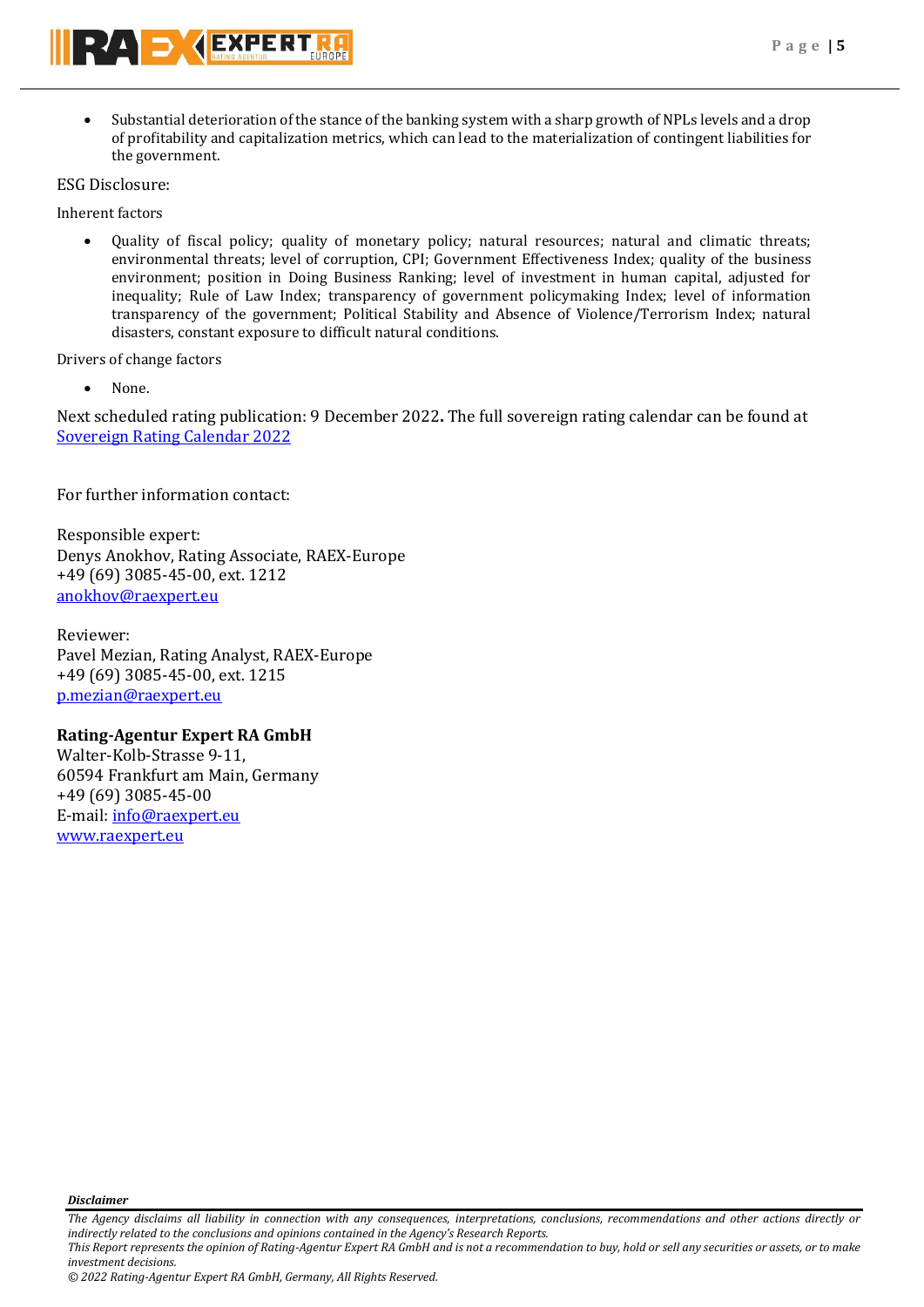# RATING HISTORY:

|             |                                      | <b>SGC</b>       |                                      | <b>Outlook</b>  |                |        |
|-------------|--------------------------------------|------------------|--------------------------------------|-----------------|----------------|--------|
| <b>Date</b> | <b>Review reason</b>                 | <b>National</b>  | Foreign                              | <b>National</b> | <b>Foreign</b> |        |
|             | Scheduled                            | currency         | currency                             | currency        | currency       |        |
|             | revision of both                     |                  |                                      |                 | Stable         |        |
| 10.12.2021  | types of ratings                     | BBB-             | BBB-                                 | Stable          |                |        |
|             | for the country                      |                  |                                      |                 |                |        |
|             | Scheduled                            |                  |                                      |                 |                |        |
|             | revision of both                     | BBB-             |                                      |                 |                |        |
| 11.06.2021  | types of ratings                     |                  | BBB-                                 | Stable          | Stable         |        |
|             | for the country                      |                  |                                      |                 |                |        |
|             | Scheduled                            |                  |                                      |                 |                |        |
| 11.12.2020  | revision of both                     |                  | BBB-                                 | BBB-            | Stable         | Stable |
|             | types of ratings                     |                  |                                      |                 |                |        |
|             | for the country                      |                  |                                      |                 |                |        |
|             | Scheduled                            |                  | BBB-                                 | Stable          | Stable         |        |
| 12.06.2020  | revision of both<br>types of ratings | BBB-             |                                      |                 |                |        |
|             | for the country                      |                  |                                      |                 |                |        |
|             | Scheduled                            |                  |                                      |                 |                |        |
|             | revision of both                     |                  |                                      |                 |                |        |
| 13.12.2019  | types of ratings                     |                  | BBB-<br>BBB-                         | Positive        | Positive       |        |
|             | for the country                      |                  |                                      |                 |                |        |
|             | Scheduled                            |                  |                                      |                 |                |        |
| 14.06.2019  | revision of both                     | BBB-             | BBB-                                 | Stable          | Stable         |        |
|             | types of ratings                     |                  |                                      |                 |                |        |
|             | for the country                      |                  |                                      |                 |                |        |
|             | Scheduled                            | BBB-             |                                      |                 |                |        |
| 21.12.2018  | revision of both                     |                  | BBB-                                 | Stable          | Stable         |        |
|             | types of ratings                     |                  |                                      |                 |                |        |
|             | for the country<br>Scheduled         |                  |                                      |                 |                |        |
|             | revision of both                     | BBB-             |                                      | BBB-            | Stable         | Stable |
| 06.07.2018  | types of ratings                     |                  |                                      |                 |                |        |
|             |                                      | for the country  |                                      |                 |                |        |
| 12.01.2018  | Scheduled                            | BBB-             |                                      |                 |                |        |
|             | revision of both                     |                  |                                      | NA              | NA             |        |
|             | types of ratings                     |                  |                                      | BBB-            |                |        |
|             | for the country                      |                  |                                      |                 |                |        |
|             | Scheduled                            | BBB-             | revision of both<br>types of ratings |                 |                |        |
| 14.07.2017  |                                      |                  |                                      | BBB-            | NA             | NA     |
|             |                                      |                  |                                      |                 |                |        |
| 20.01.2017  | for the country<br>Scheduled         | BBB-             |                                      |                 |                |        |
|             | revision of both                     |                  |                                      |                 |                |        |
|             | types of ratings                     |                  | BBB-                                 | <b>NA</b>       | NA             |        |
|             | for the country                      |                  |                                      |                 |                |        |
| 22.07.2016  | Scheduled<br>revision of both        | BBB-             |                                      |                 |                |        |
|             |                                      |                  |                                      |                 |                |        |
|             | types of ratings                     |                  |                                      | BBB-            | NA             | NA     |
|             | for the country                      |                  |                                      |                 |                |        |
| 29.01.2016  | First assignment                     |                  |                                      |                 |                |        |
|             |                                      | of both types of | BBB-                                 | BBB-            | NA             | NA     |
|             | ratings for the                      |                  |                                      |                 |                |        |
|             | country                              |                  |                                      |                 |                |        |

*Disclaimer* 

*The Agency disclaims all liability in connection with any consequences, interpretations, conclusions, recommendations and other actions directly or indirectly related to the conclusions and opinions contained in the Agency's Research Reports.*

*© 2022 Rating-Agentur Expert RA GmbH, Germany, All Rights Reserved.*